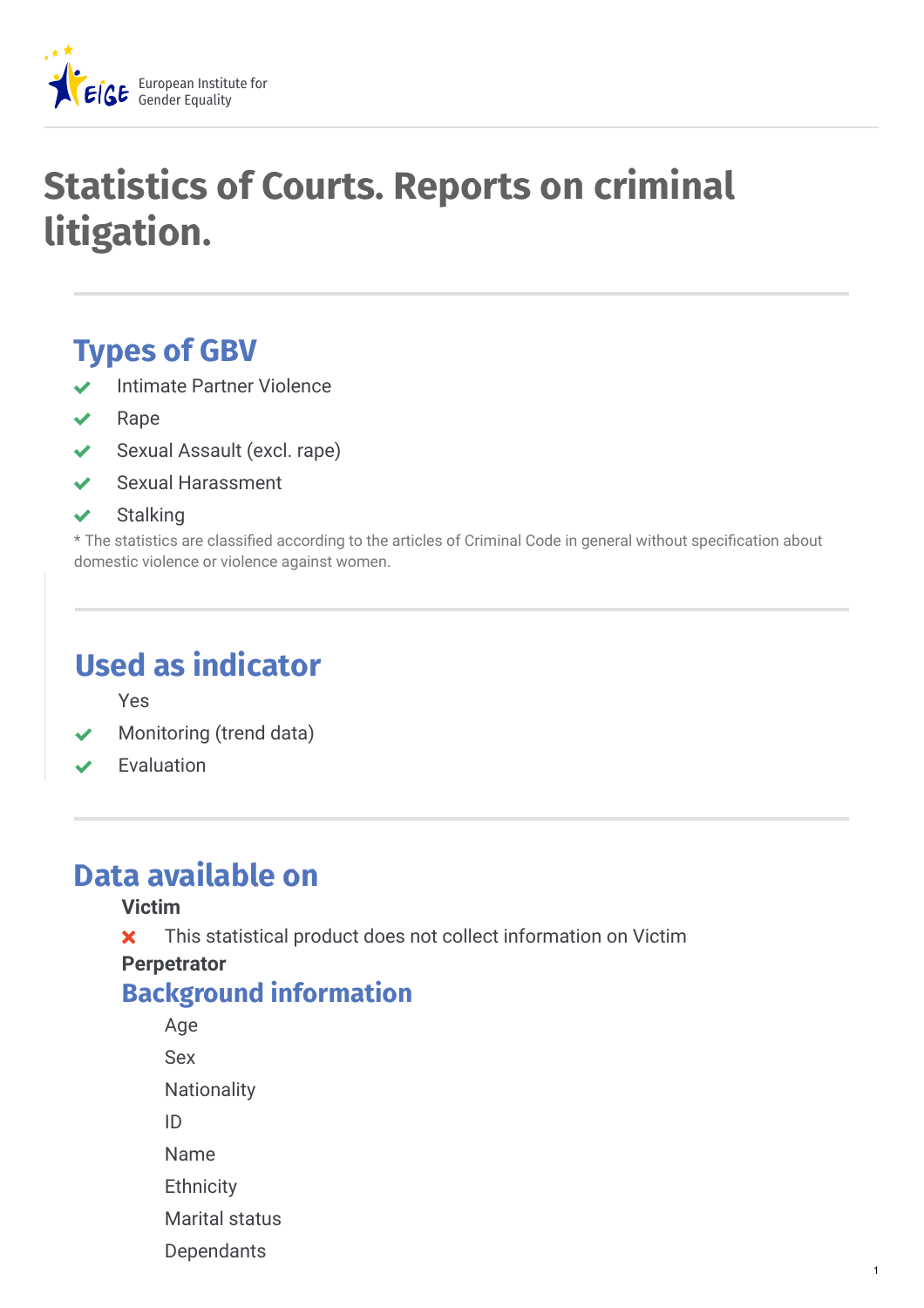#### **Incident Incident**

**Other content:** Reports on criminal litigation according to the articles of Criminal Code provide information about number of heard cases, resolved cases, unresolved cases, duration of litigation. Data of offenders are also available - their sex and age is indicated. Data about victims is not released in the statistical product.

#### **Criminal statistics on sexual violence**

### **Criminal statistical data included**

Yes

Additional information: According to Articles of Criminal Code: number of cases solved, heard on unresolved in the courts.

## **Characteristics Reference period**

1 year

**Additional information:** It appears each February of the subsequent year.

### **Frequency of updating**

Weekly

### **Validation**

Yes

Additional information: The courts should fill-in the statistical reports according to the provided regulations of the National Court administration. Statistical reports refer to the case-card which is lled-in for each case in the court. There the main information needed for the statistical product is indicated. Courts also compile their own statistics which are not coordinated with the National Court Administration. Sometimes courts send their inner statistics, most often does not. So, the filling-in the statistical report the check of central database is undertaken in order to fill-in all necessary data.

## **Compilation**

Statistical product based on a standardized form of statistical report which should be filledin.

### **Quality assurance process**

Yes

**Brief description:**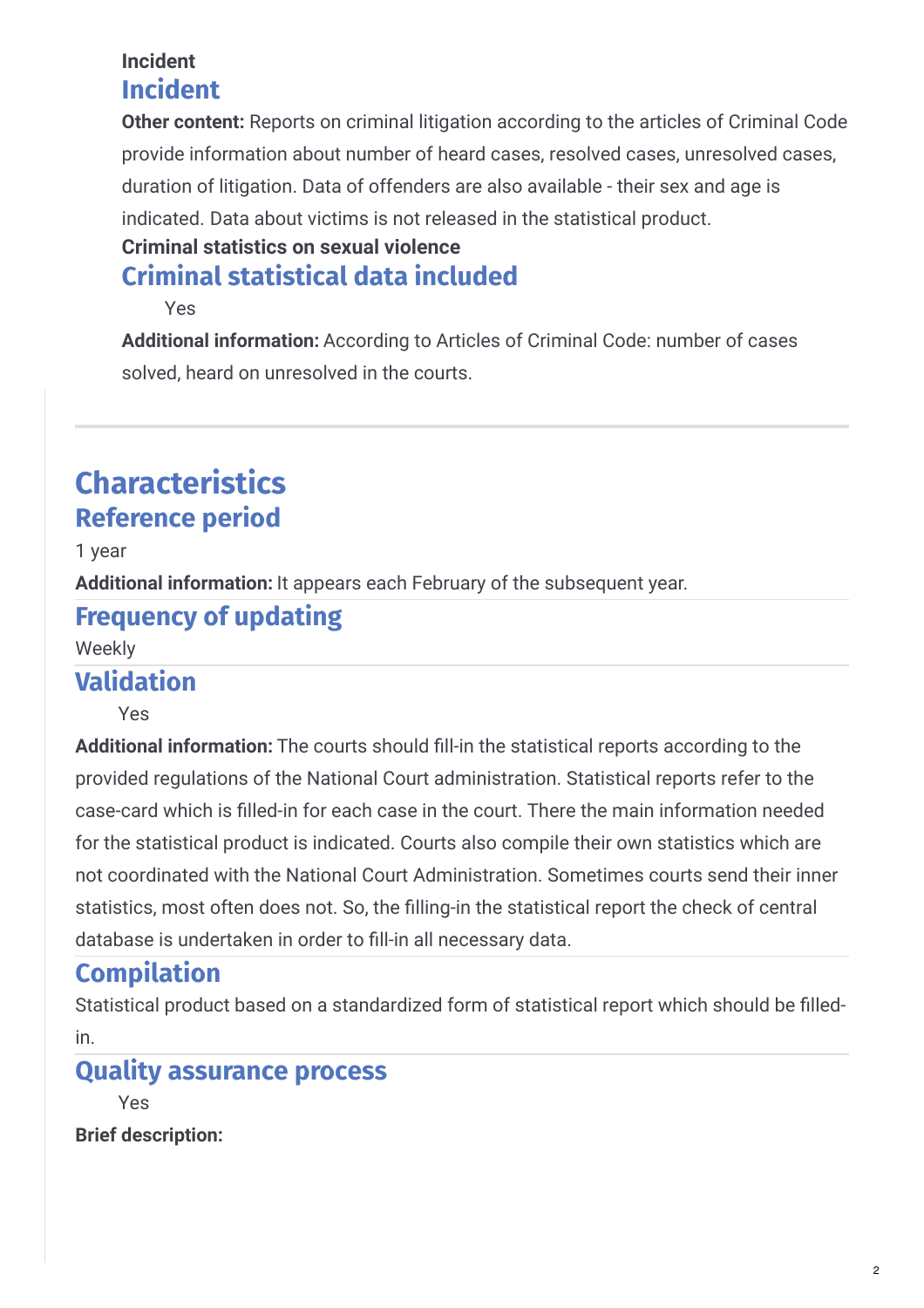National Court Administration has a tool to check the recorded information of courts and periodically check the information. When any incorrect information is found the courts should correct the information. Also, the courts sometimes apply to the National Court Administration to figure out whether the information on the appointed sentences is already in the system or other information about the case was included in the system. thus additional check is undertaken.

#### **Accuracy**

Problems. The strength of the system is that available information about the case is possible to find fast, it allow to low down the work load of the courts. However, many employees in the courts records the information and not necessary follow the single standardized form for recording. Therefore different issues of information appears or does not appear in the system.

#### **Reliability**

Limitations. The biggest limitation is the absence of the standardized procedure for recording data and each court has their own system to record. Therefore, it depends on the court how they will record information. The other issue is that statistical files are constantly renewed because of change in the articles of Criminal Code therefore these changes constantly should appear in the system and in the statistical reports.

#### **Timeliness**

Good. Statistics are accumulated each half a year and one year. They are started to be generated each three months and when any mistake is identi
ed the courts have one week to correct. reported time is one year and statistics appear in February of the consequent year

#### **Comparability**

- Geographical
- Over time
- **x** None

#### **Current developments**

Currently the statistical reports are planned to be broaden up to 20. Implementation of the Law on Protection of Domestic Violence influenced the changes in the collecting data. Criminal Procedure Code was amendment by some new types of sentences from 2012 and this will appear in the statistics soon.

#### **External link**

No

## **Website**